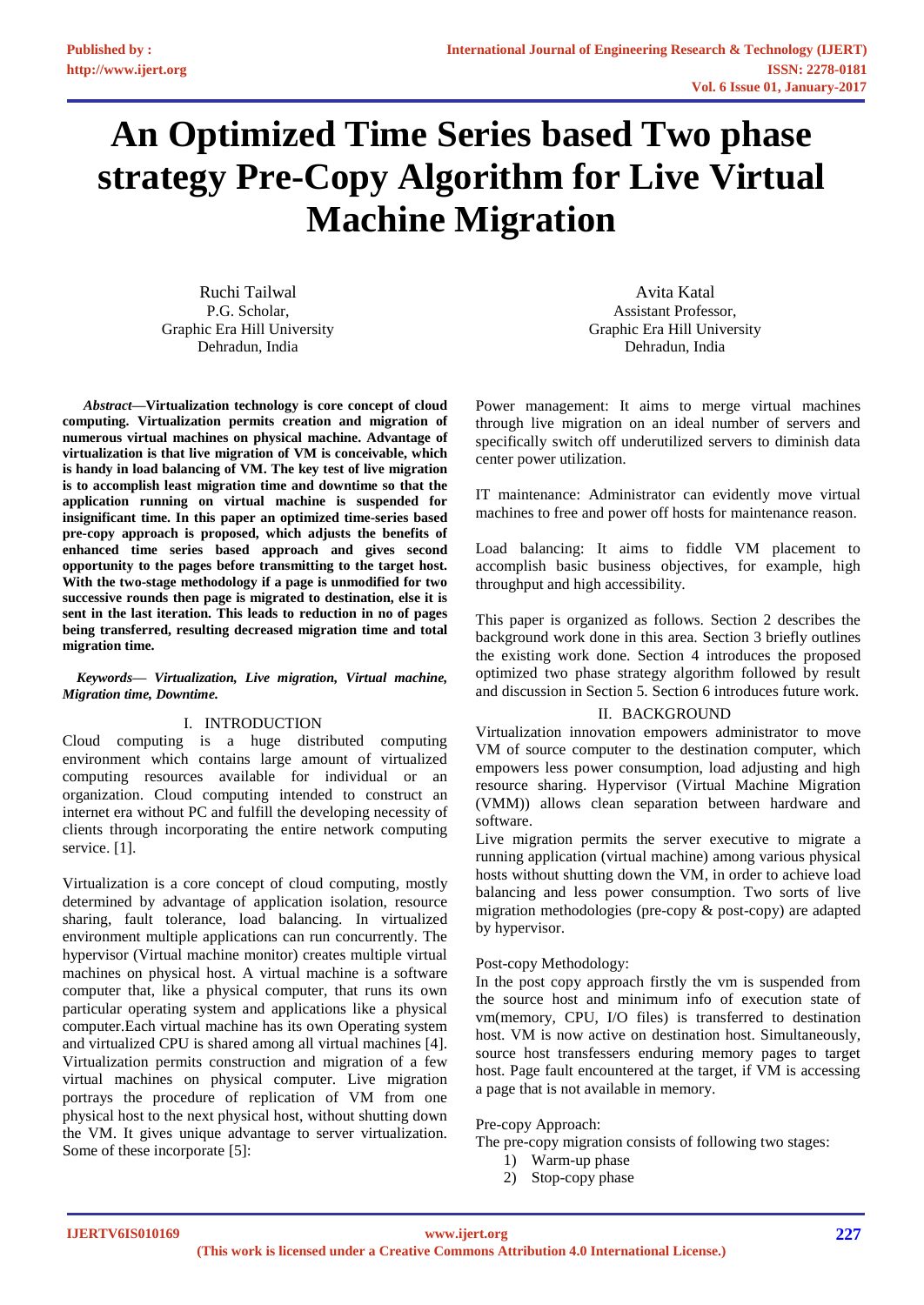#### Warm-up phase:

The Virtual machine manager duplicates all the memory pages repeatedly from source to target while the VM is being executing at source.

If pages modified throughout memory duplicate procedure called messy (dirty) pages, messy pages will be re-replicated until the page dirtying rate is grater then rate of re-replicated pages.

#### Stop and Copy phase:

Following warm-up phase, the VM will be halted for hotspot and the remaining filthy pages will make duplicated at the target host, furthermore VM will now continued in target host.

The execution of live migration procedure relies upon two execution measurements (Downtime and Migration time). Migration time is when VM is executing on source host to the time when VM resumed at destination. Downtime is when VM will be halted at source and its execution states are transferred to destination host

Total migration time= Migration time + Downtime.

## III. RELATED WORK

Different studies identified with the issue of live virtual machine migration. The fundamental reason for live migration is to relocate the running virtual machine from the hotspot host to target host, without closing the customer or host, so running application will be halted for immaterial time period. To resolve the issue of least downtime and migration time, many calculations and algorithms have been presented by analysts. However, a number of those algo's are not appropriate to lessen downtime and movement time in high messy page environment.

In this section, we will have a look over some existing migration algorithms which were introduced in order to provide minimum downtime and migration time in high messy page environment. Some of them are:

## *A) Standard Pre-Copy Based Approach:*

This technique [2] identifies two bitmaps to\_send (identify pages modified in last iteration) and to\_skip (identify pages modified in current iteration) to recognize the high messy pages. If any page modified in previous iteration to\_send is set as 1in iteration i, otherwise 0. If any page modified in current iteration to\_skip is set as 1in iteration i, otherwise 0. For page (p) whenever to\_send=0 and to\_skip=1 or to\_send=1 and to\_skip=1, p will identified as high messy page and will be send in last round and it will transmit large number of dirty pages iteratively.

Disadvantage*:* Standard pre-copy methodology depends upon two bitmap to distinguish often altered pages, so likelihood of discovering high filthy page is low.



Fig.1: Pre-copy based migration.[4]

## *B) Time Series Based Approach:*

This methodology [2] extends the standard pre-copy methodology. Time series approach records the high filthy pages by their chronological statics of to\_send (to\_send\_h), which evade frequent re-transmission of memory pages to destination host in current round. Two key parameters K (threshold of high messy page) and N (upper limit of to\_send\_h[]). On the off chance that any page altered in any iteration i, then value of to\_send\_h will become 1 for specific page, otherwise 0. In every iteration i, time series array is checked and page is considered as high messy page when it satisfies following equation  $(1)[3]$ :

If threshold K is lesser then page modification rate, then page will identified as high filthy page and will be migrated at last round.

Disadvantage: Time series based approach depends upon two parameters K and N. If appropriate ration of K/N will not be chosen then time series approach will not give better performance in high dirty page environment.

*C) Enhanced Time Series Approach With Two Phase Strategy:*

Enhanced time series approach with two phase strategy [4] extends time series approach and eliminate the problem of taking threshold K.

Enhanced time series approach  $=$  Time series  $+$  Two phase approach.

In the first phase it checks the value of to\_send and to\_skip array. For page (p) if to\_send=1 and to\_skip=0, it checks array to\_send\_h[N] and following equation[2].

$$
\sum_{i=1}^{N} Count One(to\_send\_h[i]) \geq \sum_{i=1}^{N} CountZero(to\_send\_h[i]
$$

Equation (1)

When page fulfills above condition will be identified as high messy page and sent in last round, otherwise give second chance to page.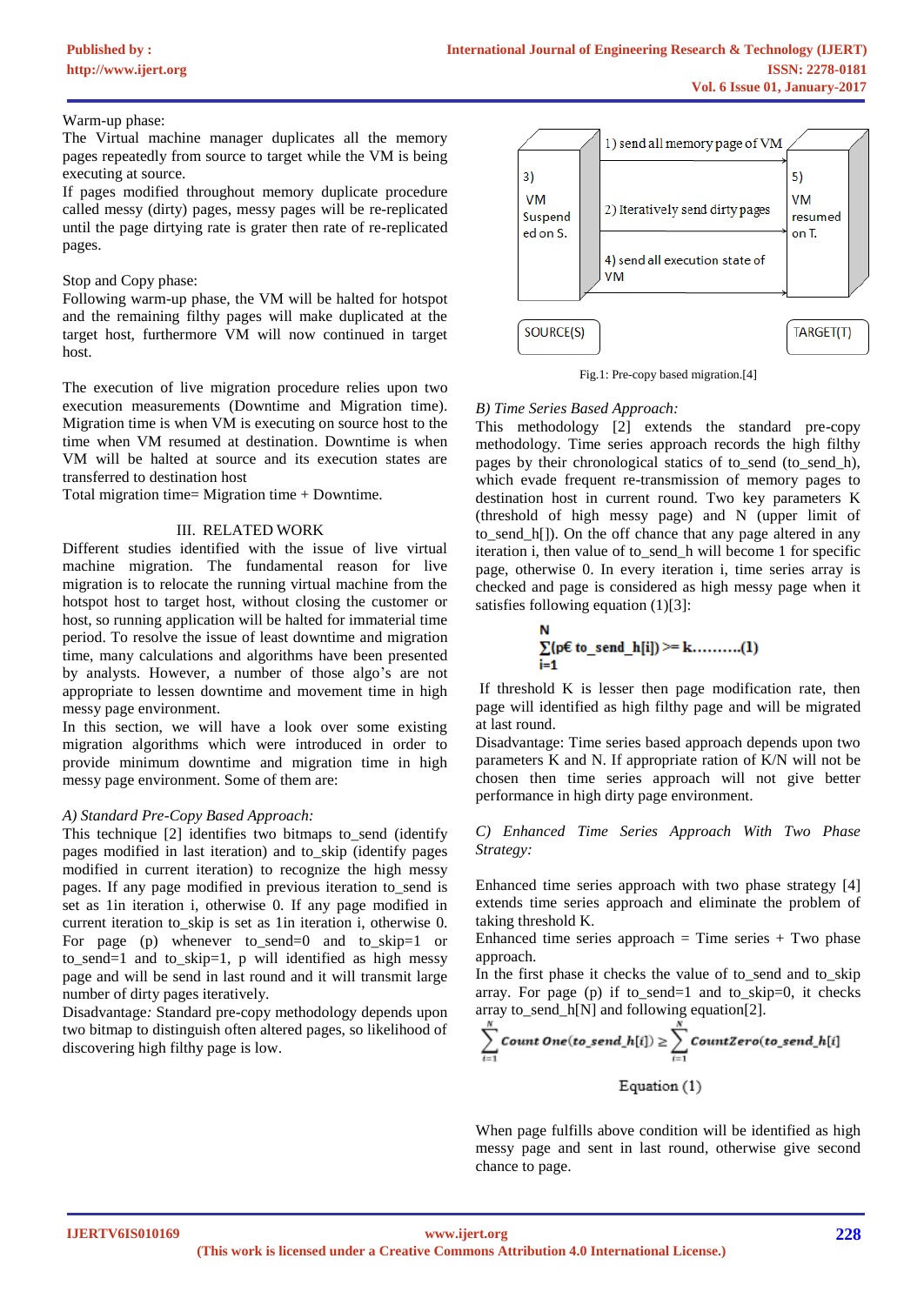When modified time series approach is completed, selected pages will passed through second chance strategy. If it is unmodified for 2 successive rounds will sent to target host. Following figure 2 explains this approach



Disadvantage: This approach only gives second chance for which value of to\_send=1 and to\_skip=0, but not providing any chance to which to\_send=0 and to\_skip=0. Due to this pages having value to\_send=0 and to\_skip=0 will be sent in last round and migration time will increase.

#### IV. PROPOSED WORK

*Optimized Two Phase strategy Approach:*

Optimized two phase strategy eliminates the problem of enhanced time series approach. Bitmap to\_send (record pages updated at earlier round), to\_skip (records the pages updated in current round), to send h (contains record of history of page in last N iteration) and N (size of array to\_send\_h) are used. For page (p) if updates are made in any cycle i then the estimation of to\_send\_h is set as 1 for that specific page in cycle i, otherwise 0. The issue with modified time series approach is it only gives second chance to the pages containing values to\_send=1 and to\_skip=0, due to which the pages those were not modified in previous iteration and in the current iteration will wait and sent in the last round, which increases the migration time. Our approach also gives second chance to the pages having values to\_send=0 and to\_skip=0.

$$
\sum_{i=1}^{N} \text{Count One}(to\_send\_h[i]) \ge \sum_{i=1}^{N} \text{CountZero}(to\_send\_h[i])
$$

Equation (1)

Cont One counts number of ones in to send h and count zero counts number of zero's in to send h[].

Pages having values to\_send=1 and to\_skip=0 or to\_send=0 and to\_skip=0, we will check the array to\_send\_h[N]. If eq. $(1)$  will be satisfied by the page, page will be high messy page and will migrate in last iteration, otherwise give second chance to the page.

# *Second Chance to pages:*

When the enhanced time series approach is completed, and equation is not satisfied by the pages, for which to send= 1 and to skip=0 or to send=0 and to skip=0, then give second chance to page. If pages will be clean for two consecutive rounds (For both round value of pages will to send=0 and to\_skip=0) after that page will be sent to the target host.



Fig.3: Modified two phase strategy approach

In modified two phase strategy we have considered the advantages of time series and two phase strategy approach. We give second chance to the page for which to\_send=0&to\_skip=0, if page will be clean for next two rounds then page will transferred in current iteration, resulting reduced migration time.

Our approach is described by the following algorithm.

# Algorithm:

Input: N: size of array to send h to\_send\_h: time series array to send: dirty bitmap of previous iteration to\_skip: dirty bitmap of current iteration Send all VM's memory pages in first time. 1) to\_send  $\leftarrow$  dirty pages; 2) to\_skip  $\leftarrow$  NULL; 3)  $i$ ←0; 4) While (True) { 5) Get dirty bitmap of Virtual Machine (VM); 6) For each page p { 7) IF (to\_send= = $0 \& \text{to\_skip} = 1$ ) OR  $(\text{to\_send} == 1 \& \text{to\_skip} == 1)$  then Continue; 8) Else IF (to\_send==1&to\_skip==0) OR  $(to\_send = 0 & to\_skip = 0) THEN$ 9) IF equation (1) is true THEN<br>10) Continue: Continue: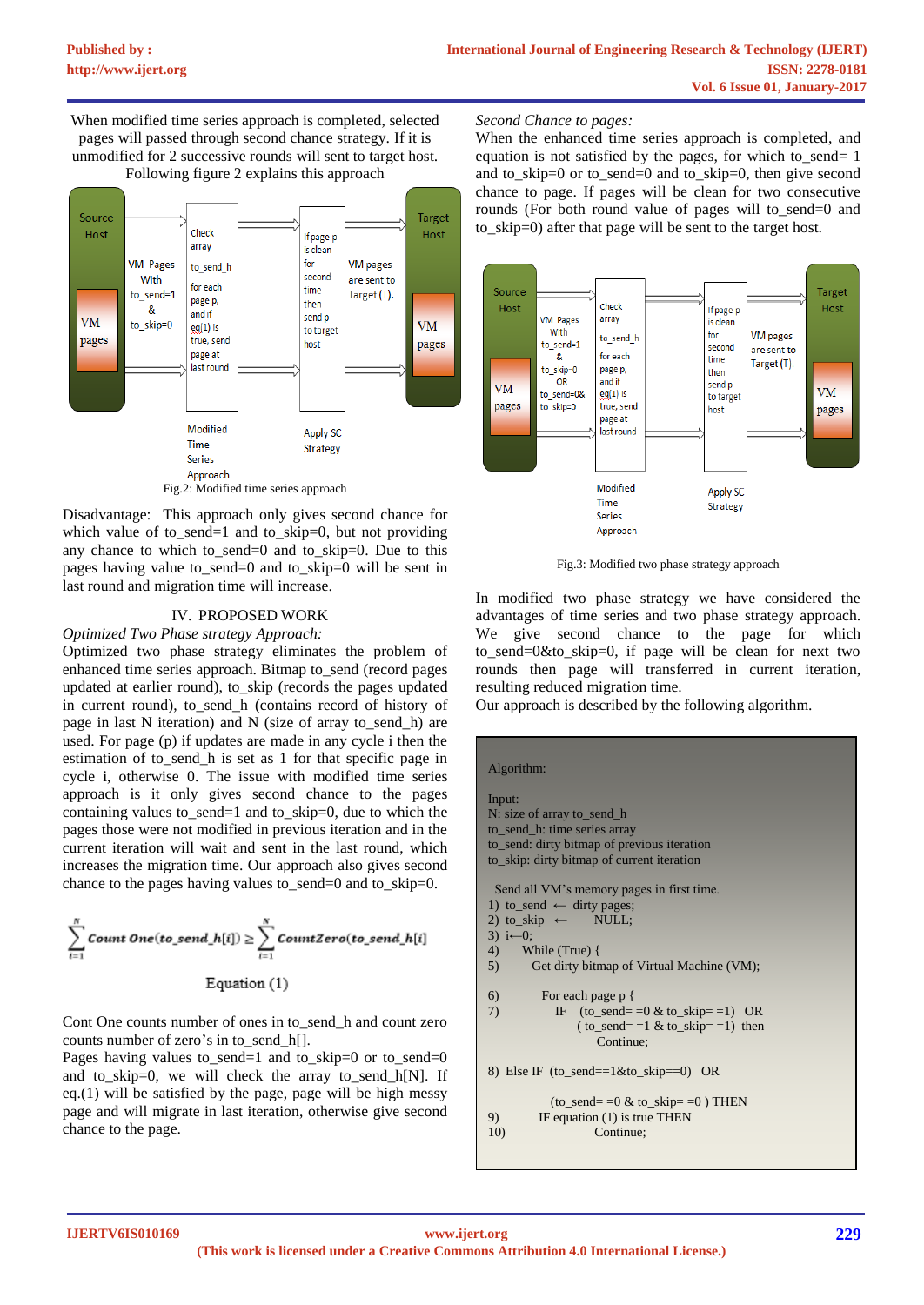# $\overline{1}$

| 11/ <del>படல்ப</del>                                             |  |
|------------------------------------------------------------------|--|
| 12) Give a second chance (SC) to page p;                         |  |
| 13) IF page is kept clean for 2 consecutive round<br><b>THEN</b> |  |
| 14) Send page to target host.                                    |  |
| 15) ELSE                                                         |  |
| $16)$ Continue; $\}$                                             |  |
| 17) to send h[i] $\leftarrow$ to send;                           |  |
| 18) $i \leftarrow (i+1)\% N;$                                    |  |
| 19) to send $\leftarrow$ to skip;                                |  |
| 20) Update to skip;                                              |  |
| 21) IF (last iteration & to_send= =1) THEN                       |  |
| 22) send page p to destination;                                  |  |
| 23) break;                                                       |  |
|                                                                  |  |
|                                                                  |  |

Fig.4: Optimized Enhanced Time Series Based Algorithm

The pseudo code and flowchart of optimized time series based two phase strategy approach for live virtual machine migration is represented in Fig.4 and in Fig.5.

Flowchart:

Terms Used in Flowchart:

N: range of to\_send\_h[];

to\_send\_h: time sequence array contains history of pages (p); to\_send: messy page of earlier round;

to\_skip: messy pages of present round;

to send==0&to skip==0: non dirty page;

to send==0&to skip==1: page p wasn't messy in earlier

round but is dirty in present iteration;

to\_send==1&to\_skip==1: page p was dirty in previous

iteration and is also messy in present iteration;

to\_send==1&to\_skip==0: page p was dirty in previous iteration but is dirty in current iteration.



Fig.5: Flowchart Of Optimized Enhanced Time Series Based Algorithm

Performance Matrices to Analyze Algorithm:

1) Down time

- 2) Migration time
- 3) Total Migration time

Downtime is when VM will be halted at source and its execution states and modified pages are migrated to destination host. VM now resumed at destination host.

Migration time is when VM is executing on source host yet pages are relocating to destination host to the time when VM resumed at destination.

Total migration time is the time taken to perform downtime and iterations.

Our proposed algorithm also gives the second chance to the pages having values to\_send==0&to\_skip==0. If page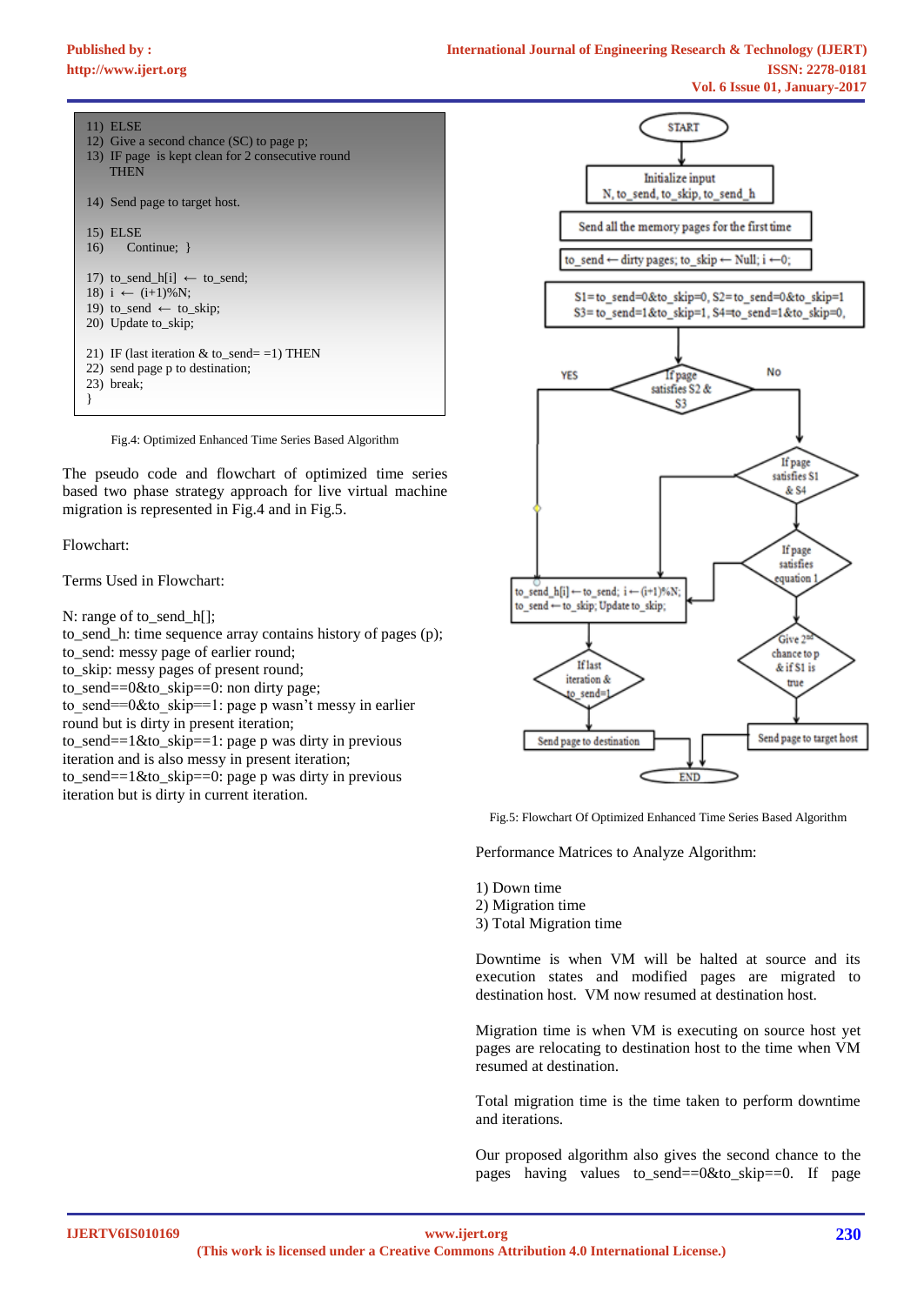satisfies equation 1 and remains unmodified for 2 successive rounds, will transmitted to destination host in current iteration instead of waiting for the last round. So the migration time will be decreased. Our approach is appropriate for minimum and maximum messy situation, effect on various migration parameters can be easily analyzed.

Pages transferred in iterations: It relies on upon the transmission times of messy pages amid the live movement of VM. Only the page for which value of to send=0&to skip=0 OR to send=1&to skip=0 and doesn't satisfies  $eq(1)$ , will be transmitted to destination host, which reduces the quantity of pages moved in different cycles.

Migration time: Page satisfies all three conditions and will kept clean for two consecutive rounds, will sent to target, so less number of pages is transferred and time taken by precopy iterations will also be reduced.

Downtime: Less number of pages (non-dirty pages) is transferred and rest of pages waits for last round to be sent.

#### V. RESULTS AND DISCUSSION

Analyze of Migration time and Downtime:

To evaluate and compare Optimized time series based two phase strategy with existing enhanced time series based two phase strategy, the simulation is done using Java with netbeans 7.2 Technology.

Migration time  $=$  Time at which VM is activated on target host – time at which VM migration initiated on source.

Table 1 demonstrates migration time calculated by our approach and enhanced time series based two phase strategy approach. Our proposed algorithm produces same Migration time or less rather than other. Since only the pages satisfying all three conditions will transmitted to destination host, so less number of pages will be transferred in various rounds, hence time taken by pre-copy iteration will also reduced, which results decreased migration time.

| Patterns       | Enhanced time series<br>based two phase strategy<br>approach(seconds) | Optimized time series<br>based two phase strategy<br>approach(seconds) |
|----------------|-----------------------------------------------------------------------|------------------------------------------------------------------------|
| 1              | 114                                                                   | 107                                                                    |
| $\overline{c}$ | 243                                                                   | 239                                                                    |
| 3              | 285                                                                   | 279                                                                    |
| $\overline{4}$ | 157                                                                   | 150                                                                    |
| 5              | 349                                                                   | 341                                                                    |
| 6              | 280                                                                   | 267                                                                    |
| 7              | 216                                                                   | 210                                                                    |
| 8              | 345                                                                   | 338                                                                    |
| 9              | 113                                                                   | 105                                                                    |
| 10             | 196                                                                   | 192                                                                    |

Table 1: Migration time calculated by time series based two phase approach and our approach



Fig.6: Analysis of Migration time for enhanced time series based two phase strategy approach and our approach

Table 2 demonstrates downtime calculated by our approach and enhanced time series based two phase strategy approach. Downtime for enhanced time series approach and approach is illustrated by fig.7.

| Patterns       | Enhanced time series<br>based two phase<br>strategy approach | Optimized time series<br>based two phase strategy<br>approach |
|----------------|--------------------------------------------------------------|---------------------------------------------------------------|
|                | 97                                                           | 88                                                            |
| $\overline{c}$ | 55                                                           | 52                                                            |
| 3              | 113                                                          | 110                                                           |
| 4              | 54                                                           | 45                                                            |
| 5              | 79                                                           | 70                                                            |
| 6              | 90                                                           | 81                                                            |
|                | 58                                                           | 51                                                            |
| 8              | 57                                                           | 48                                                            |
| 9              | 59                                                           | 49                                                            |
| 10             | 88                                                           | 85                                                            |

Table 2: Downtime calculated by enhanced time series based two phase approach and our approach